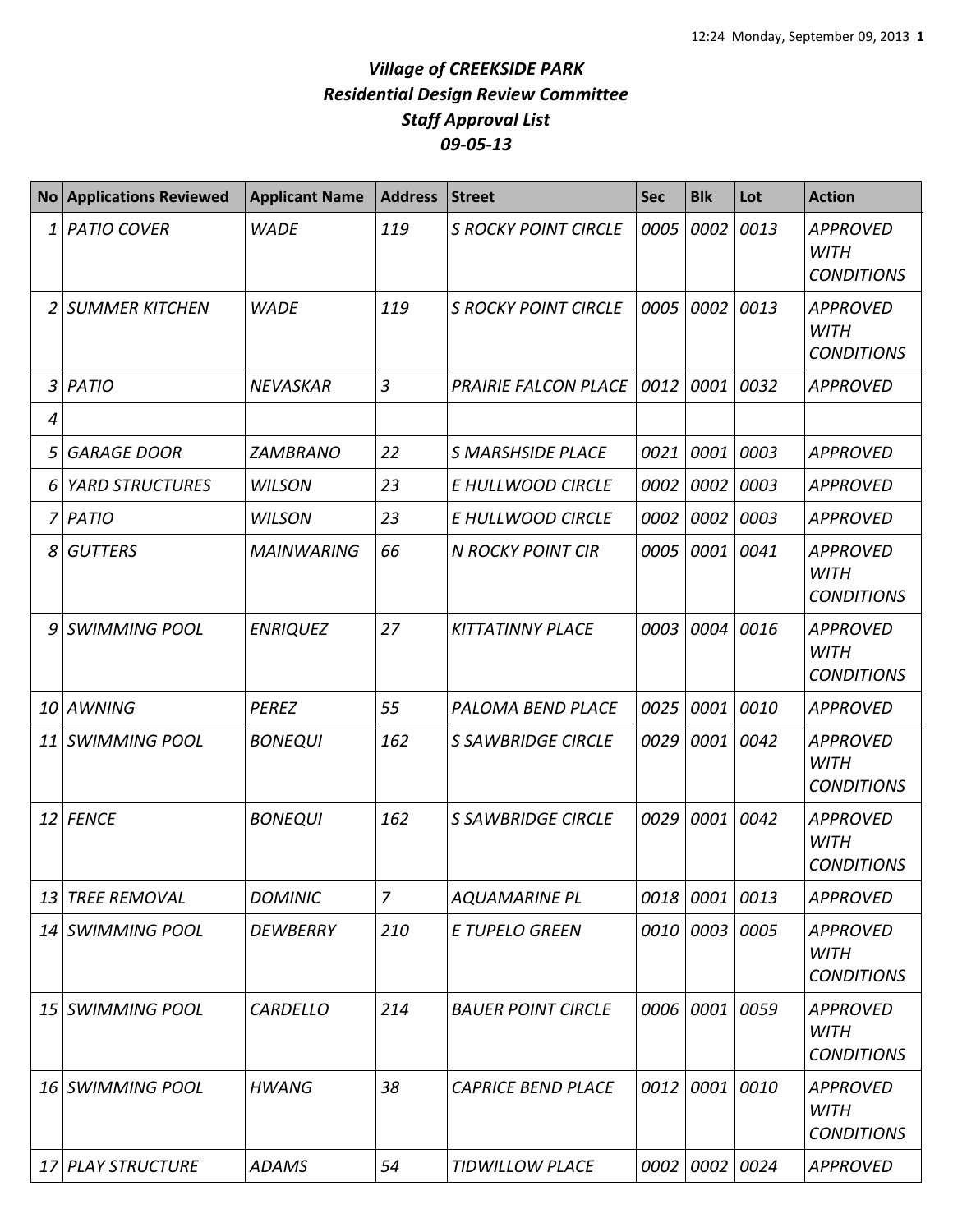## *Village of CREEKSIDE PARK Residential Design Review Committee Staff Approval List 09-05-13*

|    | <b>No Applications Reviewed</b> | <b>Applicant Name</b> | <b>Address</b> | <b>Street</b>             | <b>Sec</b> | <b>Blk</b>     | Lot  | <b>Action</b>                                       |
|----|---------------------------------|-----------------------|----------------|---------------------------|------------|----------------|------|-----------------------------------------------------|
| 18 | <b>TRAMPOLINE</b>               | <b>ADAMS</b>          | 54             | <b>TIDWILLOW PLACE</b>    | 0002       | 0002           | 0024 | <b>APPROVED</b>                                     |
|    | 19 SWIMMING POOL                | <b>AVOCATO</b>        | 6              | <b>FURY RANCH PLACE</b>   | 0024       | 0001           | 0056 | <b>APPROVED</b><br><b>WITH</b><br><b>CONDITIONS</b> |
| 20 | PAVING                          | JORGENSEN             | 18             | LITTLE FALLS PLACE        | 0005       | 0001           | 0032 | <b>APPROVED</b>                                     |
| 21 | PAVING                          | <b>FLORES</b>         | 27             | <b>SPINCASTER DRIVE</b>   | 0030       | 0001           | 0034 | <b>APPROVED</b>                                     |
| 22 | <b>TREE REMOVAL</b>             | <b>BURTON</b>         | 14             | <b>DANBY PLACE</b>        | 0006       | 0001           | 0023 | <b>APPROVED</b>                                     |
| 23 | SUMMER KITCHEN                  | <b>FAVELA</b>         | 138            | <b>PINTO POINT PLACE</b>  | 0012       | 0001           | 0073 | <b>APPROVED</b><br><b>WITH</b><br><b>CONDITIONS</b> |
| 24 | <b>FIRE PIT</b>                 | <b>FAVELA</b>         | 138            | <b>PINTO POINT PLACE</b>  | 0012       | 0001           | 0073 | <b>APPROVED</b><br><b>WITH</b><br><b>CONDITIONS</b> |
| 25 | PERGOLA                         | <b>POND</b>           | 147            | <b>BAUER POINT CIRCLE</b> | 0006       | 0003           | 0008 | <b>APPROVED</b><br><b>WITH</b><br><b>CONDITIONS</b> |
|    | 26 <i>PATIO</i>                 | <b>BRUMBAUGH</b>      | 14             | <b>AQUAMARINE PLACE</b>   | 0018       | 0001           | 0009 | <b>APPROVED</b>                                     |
| 27 | <b>TREE REMOVAL</b>             | <b>BRUMBAUGH</b>      | 14             | <b>AQUAMARINE PLACE</b>   | 0018       | 0001           | 0009 | <b>APPROVED</b>                                     |
| 28 | <b>PLAY STRUCTURE</b>           | <b>DICKINSON</b>      | $\overline{2}$ | <b>BLUE MESA COURT</b>    | 0025       | 0001           | 0024 | <b>APPROVED</b>                                     |
| 29 | <b>FENCE STAIN</b>              | <b>DICKINSON</b>      | $\overline{2}$ | <b>BLUE MESA COURT</b>    | 0025       | 0001           | 0024 | <b>APPROVED</b>                                     |
|    | 30 PATIO COVER                  | <b>DICKINSON</b>      | $\overline{2}$ | <b>BLUE MESA COURT</b>    | 0025       | 0001           | 0024 | <b>APPROVED</b><br><b>WITH</b><br><b>CONDITIONS</b> |
| 31 | WALKWAY                         | <b>DICKINSON</b>      | $\overline{2}$ | <b>BLUE MESA COURT</b>    |            | 0025 0001 0024 |      | <b>APPROVED</b>                                     |
|    | 32 SWIMMING POOL                | <b>CLARKE</b>         | $\overline{2}$ | <b>PILOT ROCK PLACE</b>   | 0008 002   |                | 0024 | <b>APPROVED</b><br><b>WITH</b><br><b>CONDITIONS</b> |
|    | 33 PATIO COVER                  | <b>CLARKE</b>         | $\overline{2}$ | PILOT ROCK PLACE          | 0008 002   |                | 0024 | <b>APPROVED</b><br><b>WITH</b><br><b>CONDITIONS</b> |
|    | 34 SUMMER KITCHEN               | <b>CLARKE</b>         | $\overline{2}$ | <b>PILOT ROCK PLACE</b>   | 0008 002   |                | 0024 | <b>APPROVED</b><br><b>WITH</b><br><b>CONDITIONS</b> |